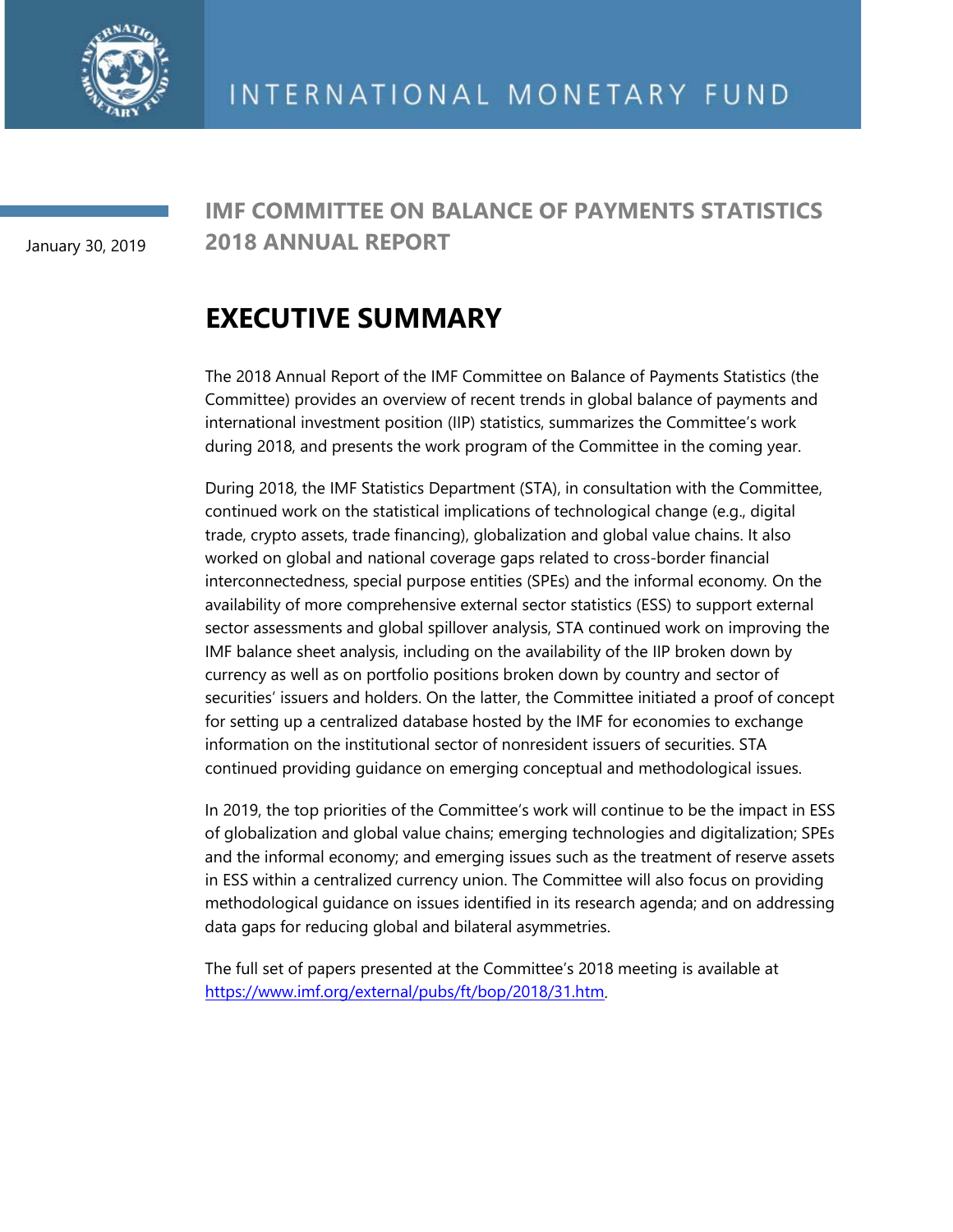| Approved By<br><b>Louis Marc Ducharme</b>                                                             | Prepared by Carlos Sánchez-Muñoz, Paul Austin, Alicia Hierro, and<br>Tamara Razin of the Statistics Department |  |
|-------------------------------------------------------------------------------------------------------|----------------------------------------------------------------------------------------------------------------|--|
| <b>CONTENTS</b>                                                                                       |                                                                                                                |  |
|                                                                                                       |                                                                                                                |  |
|                                                                                                       |                                                                                                                |  |
|                                                                                                       | RECENT TRENDS IN GLOBAL BALANCE OF PAYMENTS AND IIP DATA _______________________4                              |  |
|                                                                                                       | WORK UNDERTAKEN BY THE IMF STATISTICS DEPARTMENT AND THE COMMITTEE                                             |  |
|                                                                                                       |                                                                                                                |  |
| A. Globalization, Digitalization, and Financial Interconnectedness: Challenges for ESS____________6   |                                                                                                                |  |
|                                                                                                       |                                                                                                                |  |
|                                                                                                       |                                                                                                                |  |
| <b>FIGURES</b>                                                                                        |                                                                                                                |  |
| 1. Global Balances on Current Account (in Billions of US Dollars) __________________________________5 |                                                                                                                |  |
| 2. Global Financial Assets and Liabilities (in Billions of US Dollars) _____________________________5 |                                                                                                                |  |
| 3. Global Balances on Current Account (Percentage of Global GDP) ____________________________5        |                                                                                                                |  |
| 4. Global Financial Assets and Liabilities (Percentage of Global GDP) __________________________5     |                                                                                                                |  |

#### **APPENDIX**

| I. Membership of the IMF Committee on Balance of Payments Statistics and Representatives of |  |
|---------------------------------------------------------------------------------------------|--|
| International Organizations                                                                 |  |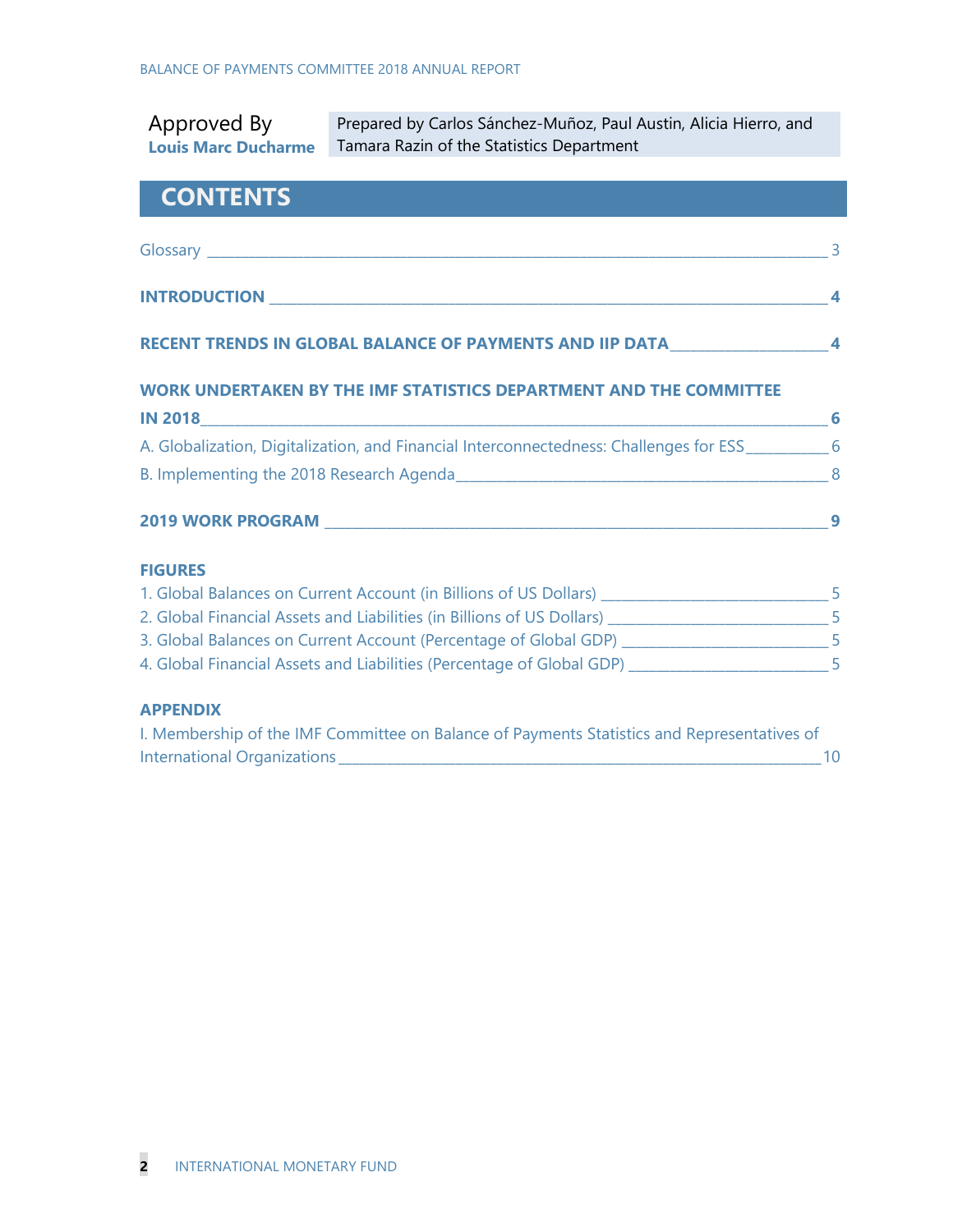## **Glossary**

| <b>BOPSY</b>    | <b>Balance of Payments Statistics Yearbook</b>                          |
|-----------------|-------------------------------------------------------------------------|
| BPM6            | Balance of Payments and International Investment Position Manual, sixth |
|                 | edition                                                                 |
| <b>BLCA</b>     | Bitcoin-like crypto assets                                              |
| Committee       | <b>IMF Committee on Balance of Payments Statistics</b>                  |
| <b>CPIS</b>     | Coordinated Portfolio Investment Survey                                 |
| ESS.            | <b>External sector statistics</b>                                       |
| GVCs            | Global value chains                                                     |
| IE              | Informal economy                                                        |
| <b>ISWGNA</b>   | Intersecretariat Working Group on National Accounts                     |
| IIP             | International investment position                                       |
| IO <sub>S</sub> | International organizations                                             |
| PoC             | Proof of concept                                                        |
| <b>SPEs</b>     | Special purpose entities                                                |
| <b>STA</b>      | <b>IMF Statistics Department</b>                                        |
| <b>TFIE</b>     | Task force on informal economy                                          |
| <b>TFSPEs</b>   | Task force on special purpose entities                                  |
| WG              | Working group                                                           |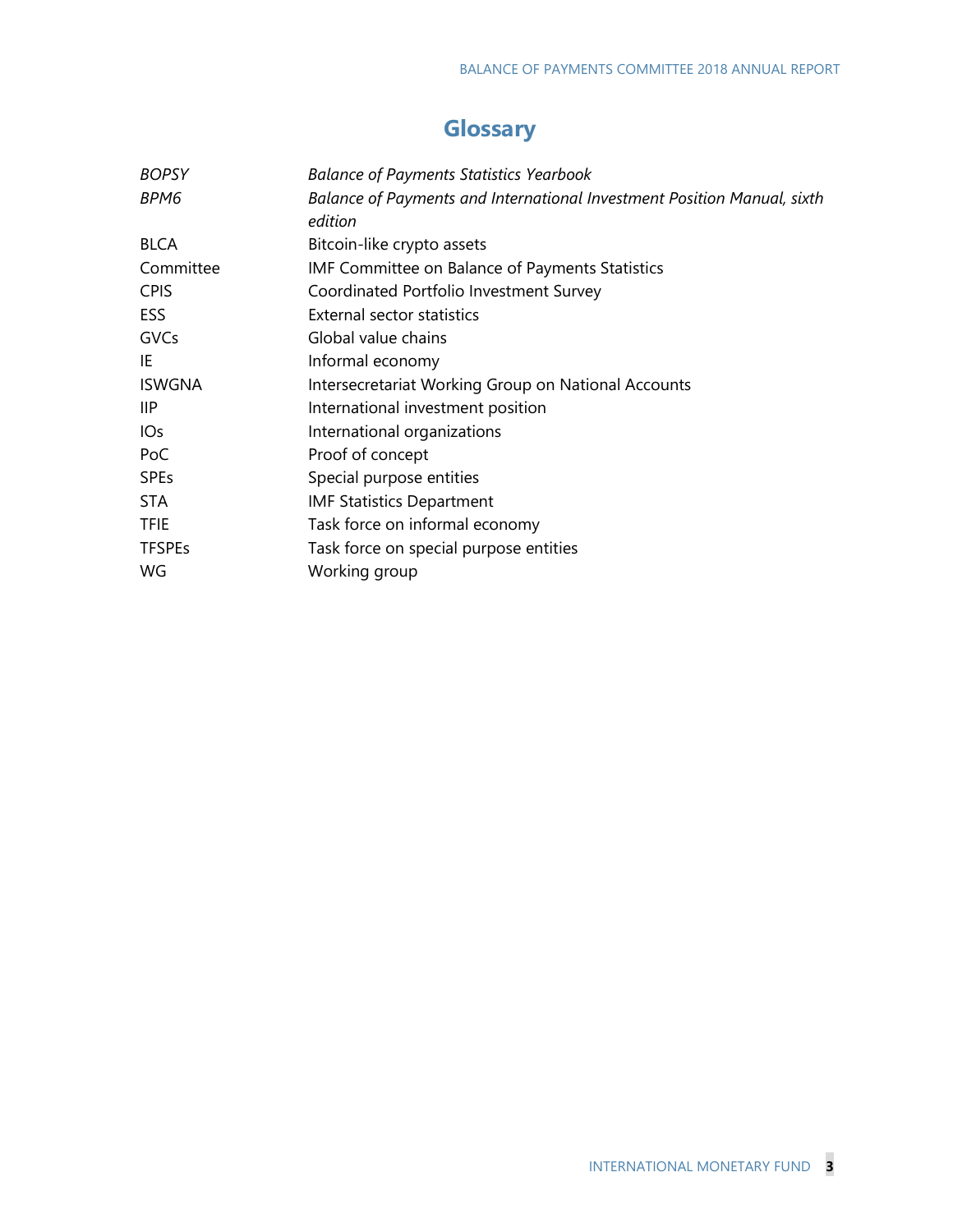# **INTRODUCTION**

**1. The IMF Committee on Balance of Payments Statistics (Committee) was set up by the IMF Executive Board in February 1992.** Initially, its main purpose was to oversee the implementation of the recommendations of two studies on imbalances in the recorded world current account and financial flows. The Committee's mandate has broadened over the years to cover (i) advising on setting methodological standards on ESS; (ii) improving the availability, consistency, and reliability of balance of payments and international investment position (IIP) statistics; (iii) closing data gaps on financial interconnectedness and balance sheet analysis; (iv) fostering greater coordination of data compilation and dissemination among countries; and (v) facilitating the exchange of statistics.[1](#page-3-0) The Committee's annual meeting agenda and work program are closely aligned to Fund Management's Key Goals, and to the IMF Statistics Department Accountability Framework.

**2. The Committee held its thirty-first meeting during October 24–26, 2018, in Washington D.C.** The participants in the meeting are listed in Appendix I.

**3.** The following three sections of this Annual Report examine recent trends in global balance of payments and IIP data; review the work undertaken by the Committee in 2018; and outline the Committee's work program for 2019, respectively.

# **RECENT TRENDS IN GLOBAL BALANCE OF PAYMENTS AND IIP DATA**

**4. A considerable number of economies submit ESS to the IMF.** Annual balance of payments and IIP statistics for the period 2011–17 are published in the 2018 *Balance of Payments Statistics Yearbook ([BOPSY 2018](http://data.imf.org/?sk=edcb50d2-9c8a-4d3d-8b4f-190d2e4be644))*. For the *BOPSY [2](#page-3-1)018*, 194 economies<sup>2</sup> submitted balance of payments data and 165 also submitted IIP data (of which 115 reported quarterly IIP, compared to 111 in 2017). The balance of payments data reported by 169 of these countries followed the sixth edition of the *Balance of Payments and International Investment Position Manual (BPM6)*,<sup>[3](#page-3-2)</sup> as compared to 162 in 2017. Data for countries that reported following the *BPM5* version were converted by the IMF Statistics Department (STA) using standardized conversion formulas.

**5. According to data published in** *BOPSY 2018***, the global current account balance (reflecting the difference between current account receipts and payments) was consistently positive in 2011–17 [4](#page-3-3)** (see *[BOPSY 2018,](http://data.imf.org/?sk=edcb50d2-9c8a-4d3d-8b4f-190d2e4be644)* Table A-1). The balance increased by

(Continued)

<span id="page-3-0"></span><sup>&</sup>lt;sup>1</sup> The Committee's Terms of Reference are available at [http://www.imf.org/external/bopage/bopindex.htm.](http://www.imf.org/external/bopage/bopindex.htm)

<span id="page-3-1"></span><sup>2</sup> Includes 178 IMF members, 13 economies—non-IMF members, and three currency unions.

<span id="page-3-2"></span><sup>3</sup> Includes 155 IMF members, 11 economies—non-IMF members, and three currency unions.

<span id="page-3-3"></span><sup>&</sup>lt;sup>4</sup> While, at the global level, the balance of payments current account balances for all economies and international organizations (IOs) combined should be zero, in practice, they are not. Global current account imbalances are of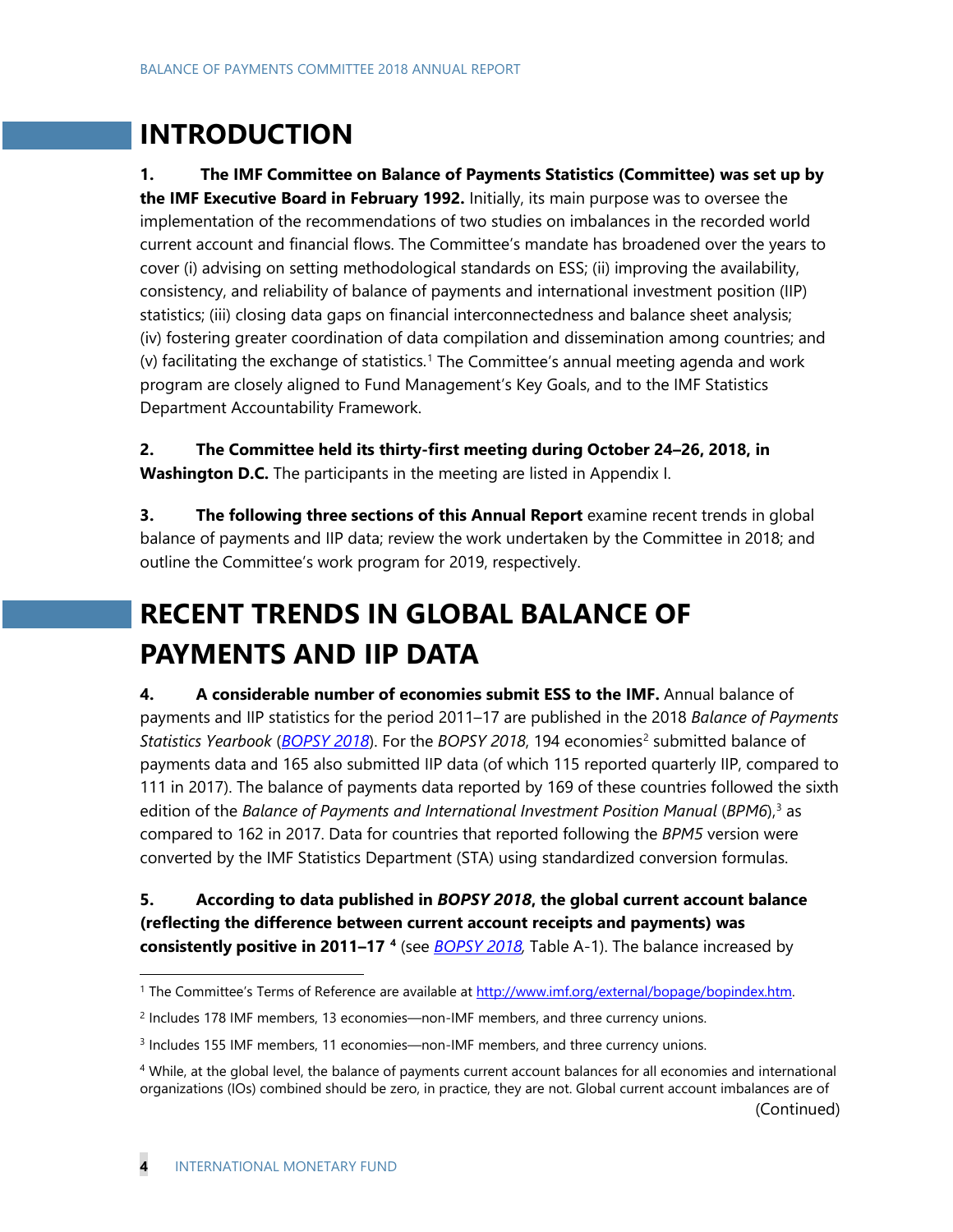43 percent to \$444.9 billion in 2017, compared to \$311.6 billion in 2016, or from 0.4 to 0.6 percent of global GDP. The changes coincided with the significant growth in current account balances of advanced economies. In 2017 (as in every year since 2011), the overall current account balance mostly results from the positive balance on trade in goods and services (excess of exports over imports), while the balances on primary and secondary incomes were negative. The global current account balance represents 0.7 percent of the total gross current account (credits plus debits) transactions in 2017 compared to 0.5 percent in 2016 (see Figures 1 and 3).



 $\ddot{ }$ 

interest to the Committee, as they are a symptom, among others, of estimation errors, incomplete coverage (e.g., missing data for a number of economies that do not report to the IMF, including some offshore centers), and asymmetric valuation that, when large, could lead to analytical mistakes.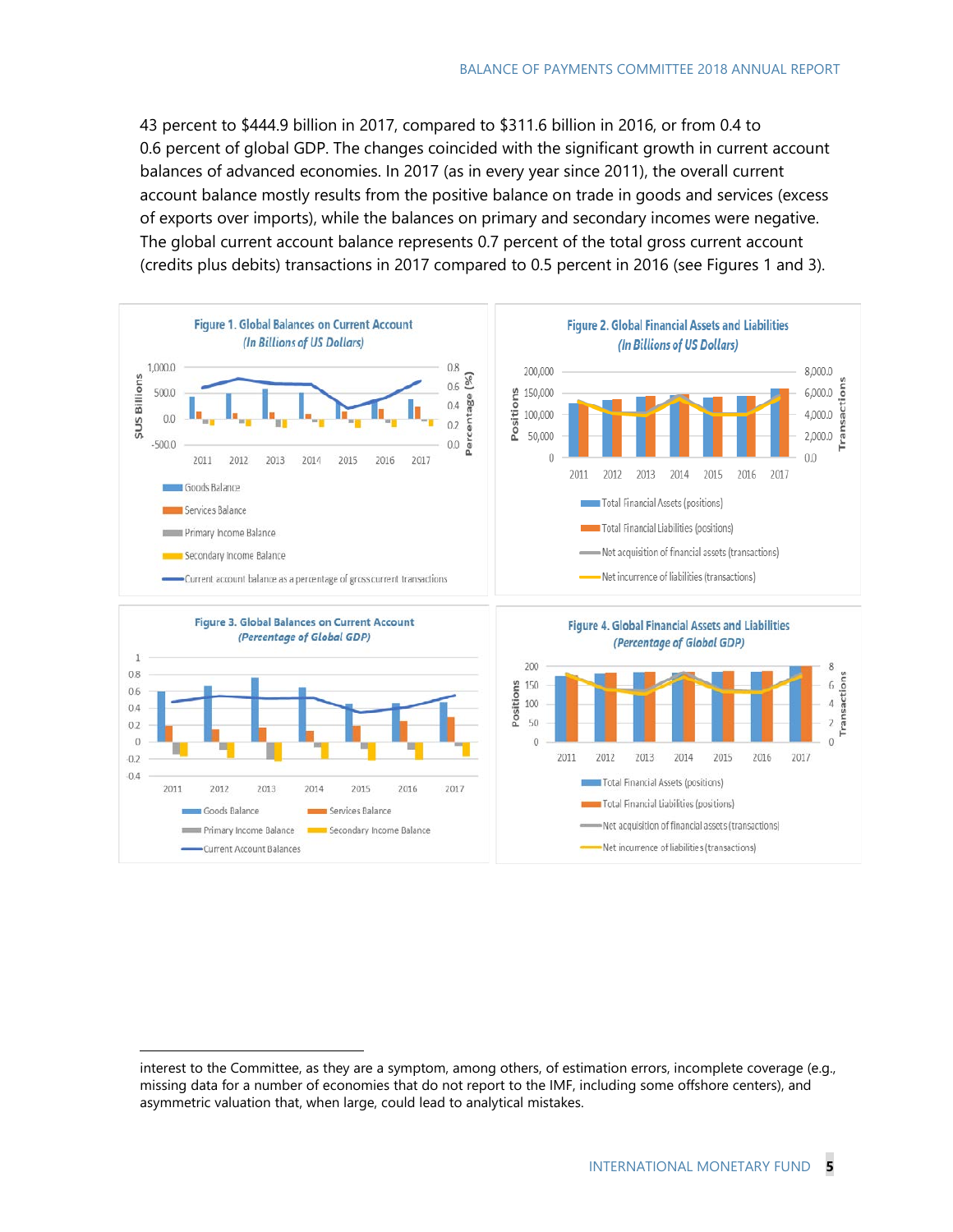**6. The global financial account balance[5](#page-5-0) increased more than five-fold in 2017 to a positive \$239.9 billion from a positive \$45.8 billion in 2016, or to 0.3 from 0.1 in percentage of global GDP** (see *[BOPSY 2018,](http://data.imf.org/?sk=edcb50d2-9c8a-4d3d-8b4f-190d2e4be644)* Table A-1). This overall positive balance indicates more financial outflows than inflows at the global level, that is the net acquisition of financial assets is overestimated and/or the net incurrence of liabilities is understated (see Figures 2 and 4). One of the causes of financial account imbalance is the undercoverage of offshore centers. In 2017, the balances on direct and portfolio investment were negative, while the balances on financial derivatives, other investment, and reserve assets were positive.

**7. World IIP assets increased by 13 percent from \$142.0 trillion at end***–***2016 to \$160.2 trillion at end***–***2017, and IIP liabilities by 12 percent from \$143.0 to \$160.4 trillion, respectively** (see *[BOPSY 2018,](http://data.imf.org/?sk=edcb50d2-9c8a-4d3d-8b4f-190d2e4be644)* Table E-2)**, with a net (negative) balance (liabilities higher than assets) that decreased by 74 percent from \$-1,010.3 to \$-259.8 trillion (from -1.3 to -0.3 in percentage of global GDP), respectively** (see *[BOPSY 2018,](http://data.imf.org/?sk=edcb50d2-9c8a-4d3d-8b4f-190d2e4be644)* Table E-1)**.** The balances of IIP assets and liabilities for all economies and International Organizations combined should be a net positive figure at the world level, corresponding to the value of holdings of gold bullion included in monetary gold (i.e., an asset with no corresponding liability).<sup>[6](#page-5-1)</sup> At the global level though, the overall negative balance indicates incomplete coverage (e.g., undercoverage of offshore centers), asymmetries in the time of recording, and/or asymmetric valuations.

# **WORK UNDERTAKEN BY THE IMF STATISTICS DEPARTMENT AND THE COMMITTEE IN 2018**

### **A. Globalization, Digitalization, and Financial Interconnectedness: Challenges for ESS**

**8. In a complex global financial system with increasing cross-border linkages, special purpose entities (SPEs) play an important role.** In 2016, the Committee created the Task Force on SPEs (TFSPEs) with a two-year mandate to develop an IMF strategy to address existing data gaps by aiming to collect and disseminate internationally-comparable statistics on SPEs. In its final report, the TFSPE proposed a definition and typology of SPEs in the context of ESS and a data collection framework to identify separately their cross-border transactions and positions by 2021. STA will consult with the Intersecretariat Working Group on National Accounts (ISWGNA) to ensure alignment in the consideration of SPEs both in ESS and National Accounts; and will

<span id="page-5-0"></span><sup>&</sup>lt;sup>5</sup> As in the case of the current account global balance, global financial flows should also cancel out and sum up to zero since any positive financial account balance of any country vis-à-vis the rest of the world (except for holdings of monetary gold bullion) should be offset by a negative financial account balance of its counterparts altogether.

<span id="page-5-1"></span> $6$  Gold bullion included in monetary gold is recorded as an asset in the IIP accounts, and there is no corresponding liability. Based on data published in the World Tables in *International Financial Statistics,* holdings of monetary gold were around US\$1.4 trillion at end-2017.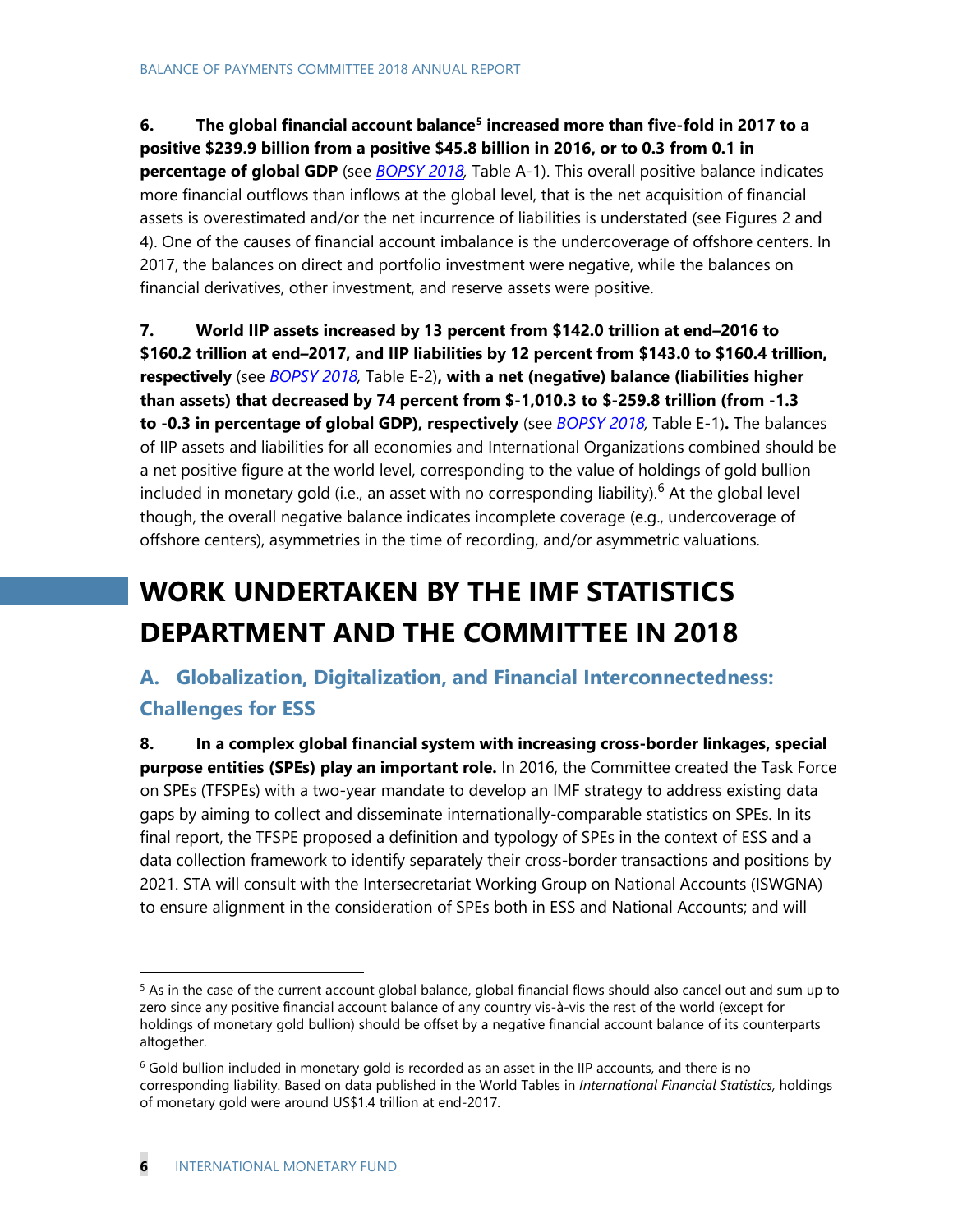develop with the Committee's advice, a data collection plan with the broad objective of collecting separate information with an increased data coverage for SPEs.

**9. With the increasing fragmentation of production across borders, more detailed data are needed to understand the global value chains (GVCs).** The working group (WG) on GVCs led by the Organisation for Economic Co-operation and Development and the IMF set up by the Committee in 2018 has identified components in the current balance of payments framework that are relevant for developing GVC indicators. In 2019, the WG will develop a GVC reporting template; conduct a stocktaking survey of current GVC data availability; examine how to better identify multinational enterprises' broader role in the current account; and develop additional guidance that can help to identify merchanters and factoryless goods producers.

**10. The expansion of GVCs has also led to new forms of trade finance with instruments beyond the standard financial account, resulting in the lack of a comprehensive dataset for**  its measurement. STA proposed a single satellite table capturing trade finance within and across borders including contingent instruments (such as letters of credit). Two Committee countries volunteered to participate in a pilot test for assessing the analytical value of the information collected via the proposed satellite table.

#### **11. Coverage of the informal economy (IE) in ESS continues to be a challenge,**

**particularly for low-income economies.** In 2017, the Committee endorsed establishing the Task Force on IE (TFIE) with a two-year mandate to identify encouraged practices for compiling data on cross-border flows/positions linked to informal, underground, and illegal activities. In its preliminary report, the TFIE presented findings of the global survey-based inventory exercise, provided preliminary recommendations, and proposed the work ahead. Next steps include selecting, documenting, and disseminating encouraged practices in countries currently compiling estimates of the IE; and providing recommendations to improve IE data quality in ESS.

**12. Digitalization is changing the way firms produce and market goods and services across borders, and its measurement is of critical importance.** The Committee contributed to the preparation of a *Handbook on Measuring Digital Trade*, an initiative led by various IOs. The draft defines digital trade as all international trade flows that are either digitally ordered, digital intermediary platform-enabled, or digitally delivered. The *Handbook* is planned to be finalized in 2019.

**13. Digitalization is also a driver in the increasing trend in cross-border mobile money transfers.** A pilot survey to collect data from telecommunication companies launched in three countries (Botswana, Philippines, and Uganda) revealed that, while the use of mobile money for cross-border transfers is not widespread yet, it is significantly expanding—especially in certain developing regions, including low-income economies—thus contributing to financial inclusion. To strengthen coverage, STA will continue encouraging data collection on mobile money transfers through capacity building activities in such regions.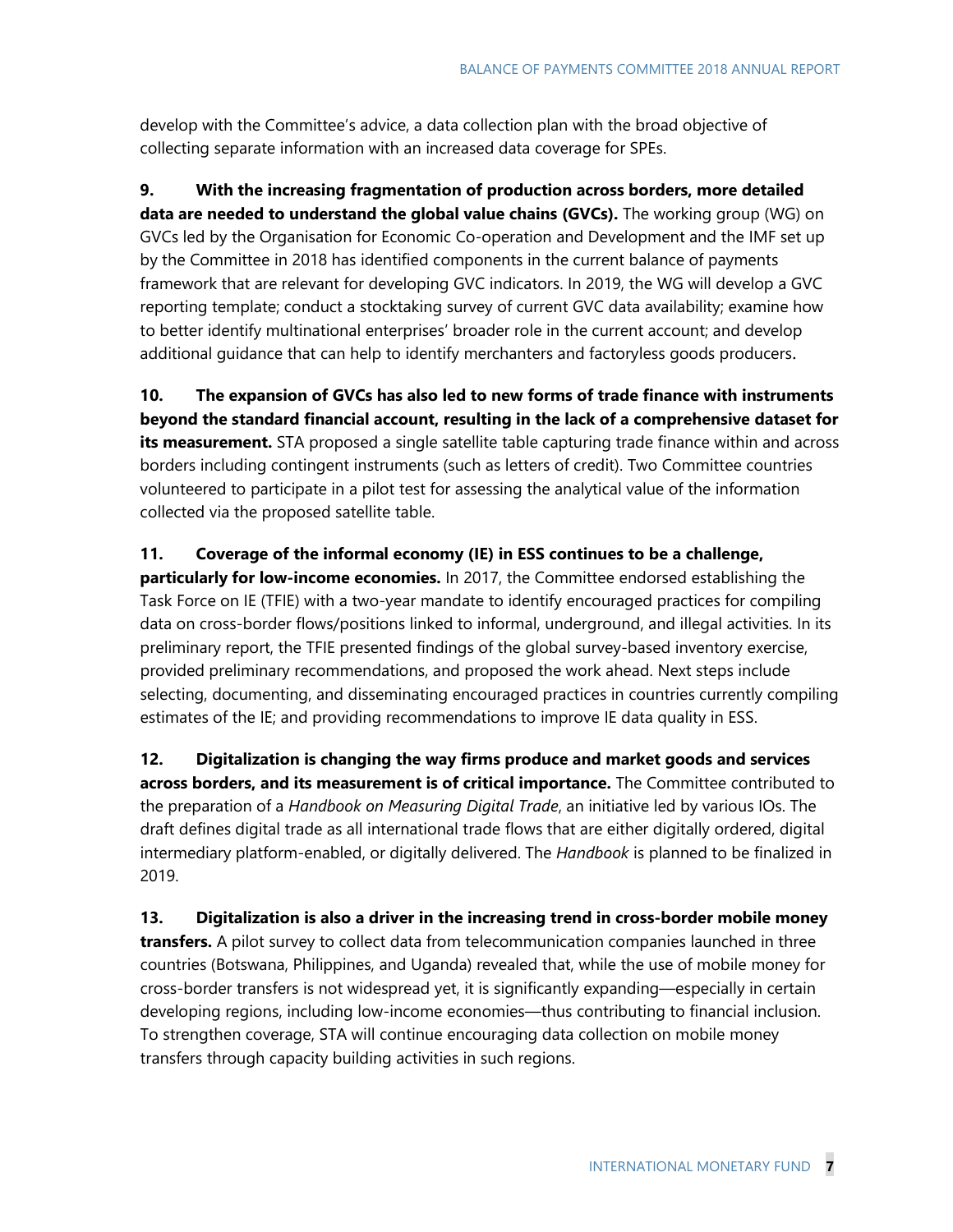#### **14. There is need for guidance on the definition, classification, and treatment of crypto**

**assets.** Based on the information available to date, the Committee agreed on defining crypto assets as digital representations of value made possible by advances in cryptography and distributed ledger technology. It also agreed on (i) classifying crypto assets in two categories— (a) Bitcoin-like crypto assets (BLCA), and (b) crypto assets other than BLCA (digital tokens); and (ii) treating crypto assets without counterpart liabilities *as produced nonfinancial assets* in a distinct sub-category under valuables. STA, after consultation with the ISWGNA, will prepare a clarification note on crypto assets to be posted on the *BPM6* and Committee's websites. The Committee will regularly monitor the evolution of crypto assets to assess whether the proposed treatment might need to be revisited.

**15. The Committee continued efforts to enhance the data needed to support analysis of financial interconnectedness.** The Committee reaffirmed its strong support to setting up a centralized database hosted by the IMF enabling the exchange of information on main securities' issuers and their institutional sector. The database would significantly contribute to breaking down portfolio (Coordinated Portfolio Investment Survey – CPIS) positions by country and sector of securities' issuers and holders (i.e., who finances whom). Following a successful pilot exercise conducted by the European Central Bank and the US Federal Reserve in 2017, in 2018 STA conducted a survey among CPIS reporters on the volume and format of the data exchange, legal limitations, and potential interest to participate. Based on the survey results, the Committee supported STA's proposal to undertake a proof of concept (PoC) of a potential database with 17 volunteer countries. Based on the PoC's outcome, STA will prepare a cost assessment exercise, such that STA can take a final decision on whether to build up the database.

**16. Plans for a quarterly CPIS by 2019 were postponed.** The G-20 Data Gaps Initiative Phase II call for examining the feasibility of increasing the CPIS reporting frequency was put on hold against other competing priorities (e.g., collecting IIP broken down by currency). On the methodological front, STA finalized the third edition of the *[CPIS Guide](http://data.imf.org/?sk=B981B4E3-4E58-467E-9B90-9DE0C3367363&sId=1481574691948)* in consultation with the Committee.

**17. To facilitate more informed assessments of external sector vulnerabilities, there are continued efforts to enhance the compilation of IIP items.** In December 2017, STA started disseminating the IIP broken down by currency of those countries that reported the data. The Committee acknowledged the policy relevance of the data required for strengthening bilateral and multilateral surveillance. In this regard, in 2019 the Committee will study the feasibility of improving data availability on stock/flow reconciliation and IIP currency composition, as well as IIP diverging valuation methods that may contribute to the increasing global discrepancies.

#### **B. Implementing the 2018 Research Agenda**

**18. The Committee's active work on the research agenda contributed to maintaining the relevance of ESS concerning new economic and financial developments.** As a result of this work, STA posted clarification notes on the *BPM6* and Committee's websites on the statistical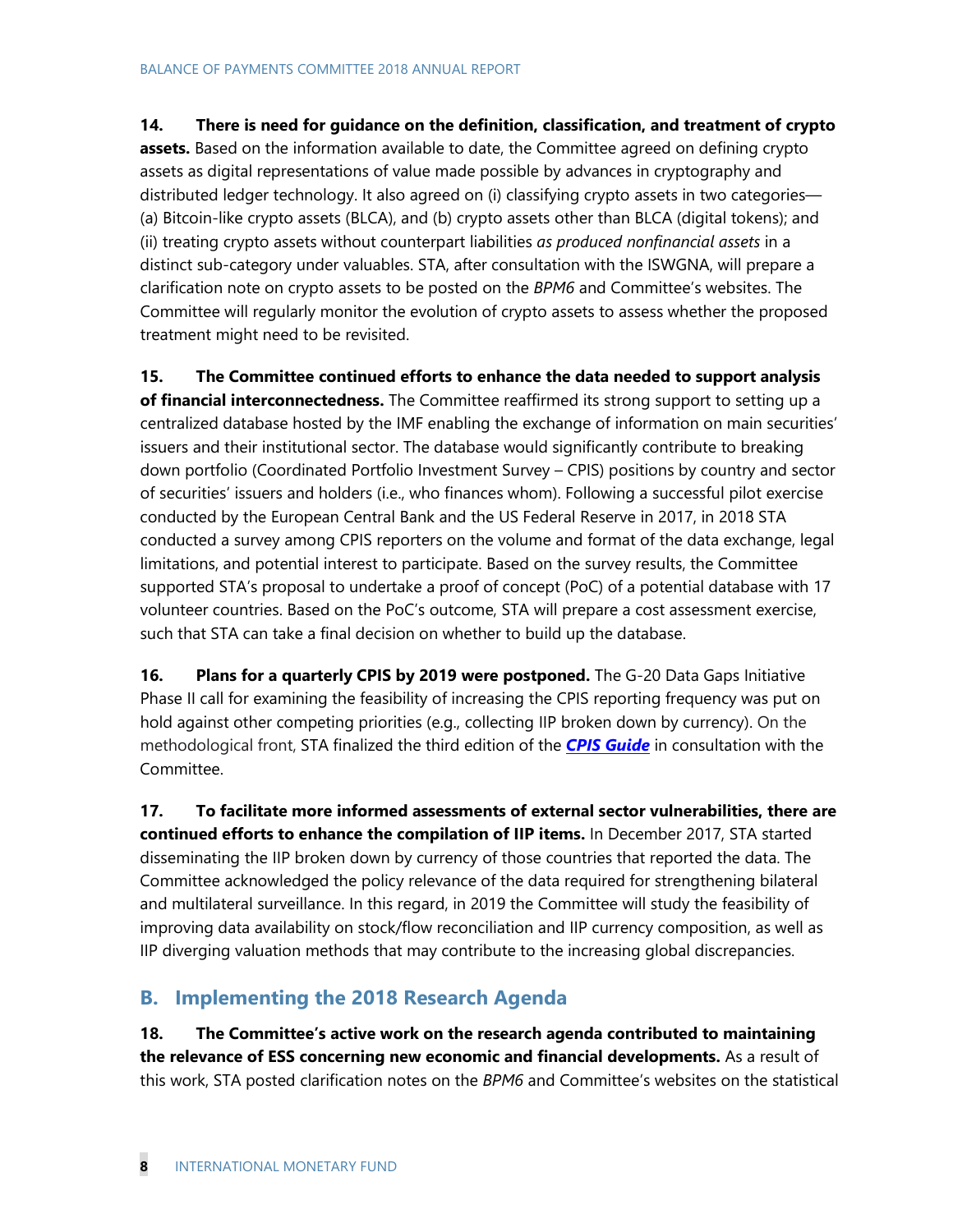treatment of reserve position in the IMF, currency swap agreements between central banks, precious metals accounts, and sectoral classification of IOs.

**19. The Committee sought the need for a strategic paper that should guide the ESS research agenda by describing the overarching topics that need to be addressed.** The paper will have a multi-year timeline linking the research agenda to the main policy priorities in a fast-changing global economic and financial environment; and will be coordinated with the research agenda of other macroeconomic statistical fields to avoid duplication of efforts and ensure consistency.

**20. At the 2018 meeting, the Committee discussed several topics where guidance on their treatment in ESS is required.** Clarification notes on the treatment of freight and insurance associated with merchanting, and the identification of superdividends in ESS will be posted on the *BPM6* and the Committee's websites.

**21. STA will continue gathering research topics that require either clarification or more structural changes to the** *BPM6***.** The latter topics will be tackled when launching the process of revisiting the *BPM6*. The IMF departments identified several topics to be considered within the ESS research agenda that are relevant for the assessment of external sector vulnerabilities. Among them are developing stock-flow reconciliation tables, revisiting the treatment direct and portfolio investment equity income, and assessing additional data needs on the currency composition of cross-border flows and stocks.

## **2019 WORK PROGRAM**

**22. The top priorities of the Committee for 2019** are: (i) preparation of a strategic ("backbone") paper describing overarching topics around which the Committee's research agenda should be structured; (ii) continue the work to improve IE coverage and measurement in ESS; (iii) continue the work to measure GVCs under the *BPM6* framework; (iv) advise on the implementation plan for launching the new reporting framework for SPEs' transactions and positions; and (v) develop further guidance on the treatment of reserve assets for member states in centralized currency unions.

**23.** The proposed **medium priority topics** include: (i) providing guidance on items in the 2019 ESS research agenda; (ii) supporting the assessments of global financial stability and external vulnerabilities through (a) studying the feasibility of compiling and disseminating a full reconciliation of cross-border flows and stocks and (b) examining the feasibility of producing IIP with a country breakdown; (iii) enhance balance sheet statistics and global flow of funds by executing the PoC project for a centralized database on sectors and issuers of securities; (iv) finalizing the framework to capture trade finance; and (v) addressing global discrepancies in ESS by supporting a more bilaterally focused approach. The 2019 work program of the Committee is available at [BOPCOM 18/16.](https://www.imf.org/external/pubs/ft/bop/2018/pdf/18-16.pdf)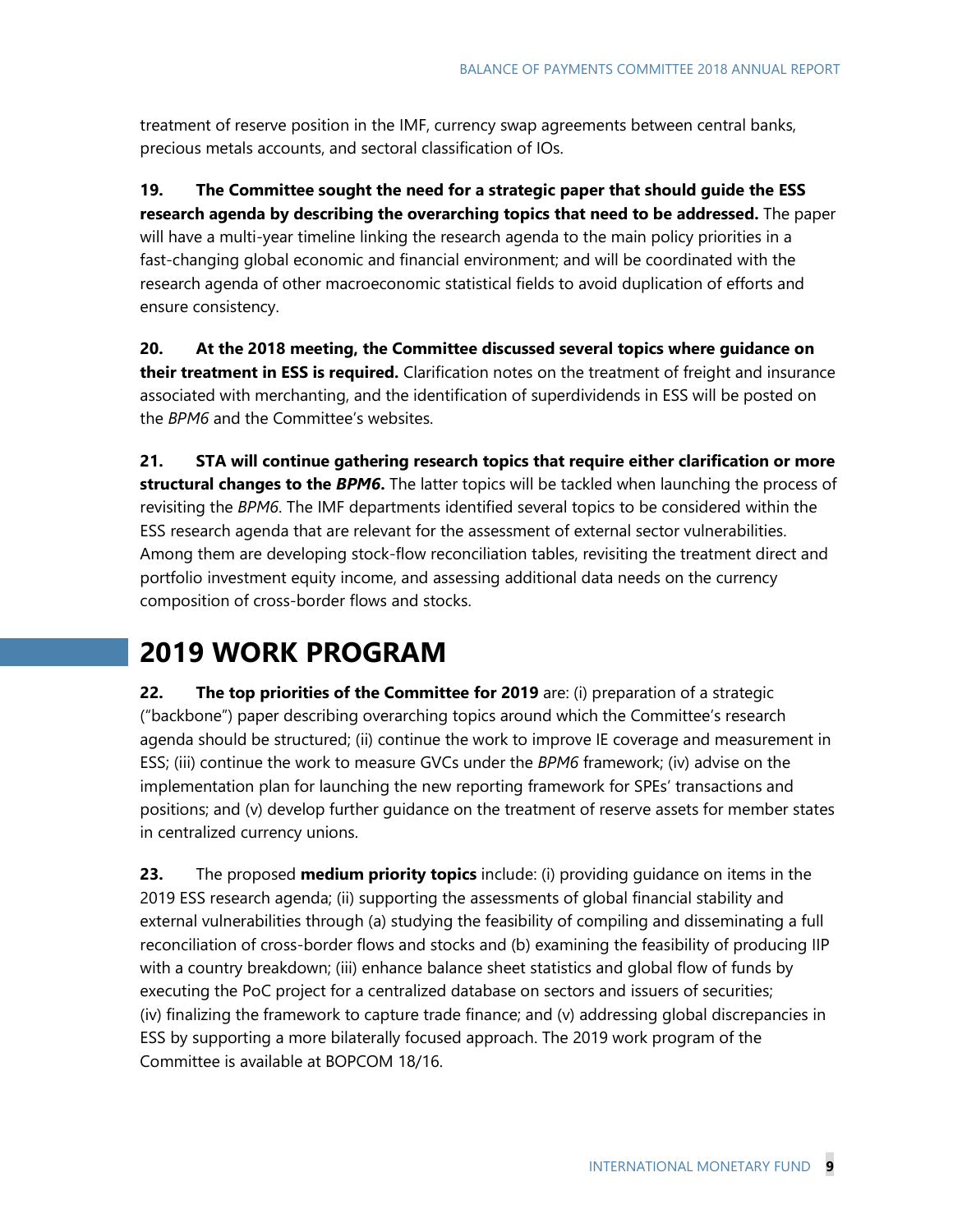# **Appendix I. Membership of the IMF Committee on Balance of Payments Statistics and Representatives of International Organizations**

**(As of December 31, 2018)**

#### *Chair*

Louis Marc Ducharme IMF, Statistics Department

#### *Members*

Grace Akrofi Bank of Ghana

Mher Barseghyan Central Bank of Armenia

Pim Claassen De Nederlandsche Bank

Kenneth Egesa<sup>[1](#page-9-0)</sup> Bank of Uganda

Paul Farello Bureau of Economic Analysis United States

Perry Francis Bank of England

Keiji Fukuzawa Bank of Japan

Jian Han State Administration of Foreign Exchange People's Republic of China

Miyuki Izumiyama Ministry of Finance, Japan Robert Pupynin Central Bank of the Russian Federation

Gabriel Quirós IMF, Statistics Department

Norhayati Razi Bank Negara, Malaysia

Mounir Rhandi Office des Changes Morocco

Fernando Rocha Banco Central do Brasil

Yangchen Tshogyel Royal Monetary Authority of Bhutan

Carlos Sánchez-Muñoz IMF, Statistics Department

Ursula Schipper Deutsche Bundesbank Germany

Consuelo Soto Central Reserve Bank of Peru

<span id="page-9-0"></span><sup>&</sup>lt;sup>1</sup> Did not attend the October 2018 Committee meeting.